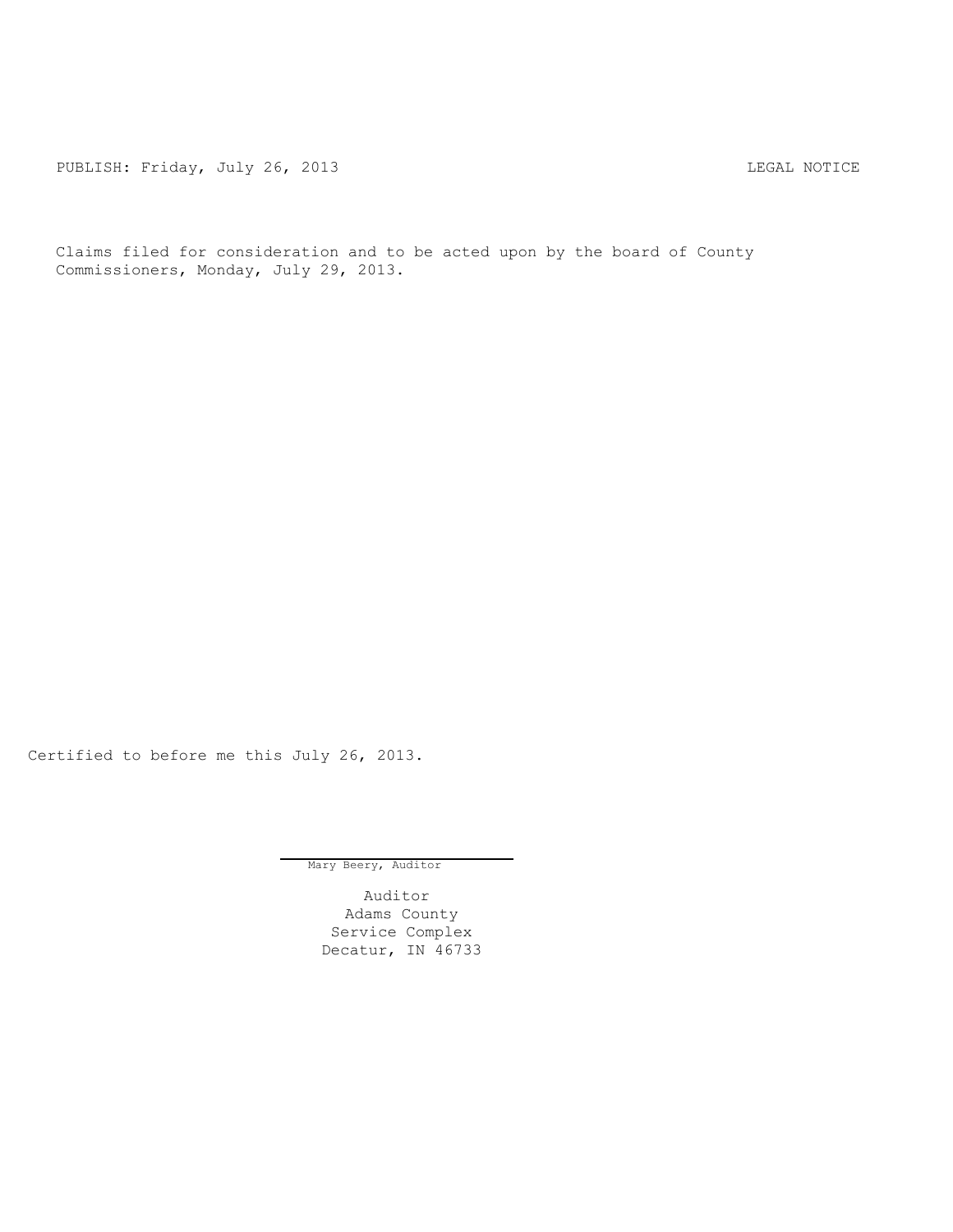

## **Claims Docket for Newspaper Adams County, Indiana**

## For Period: **7/2/2013** to **7/15/2013**

Date Claims to be Paid: **7/29/2013**

*313 W. Jefferson St. Decatur, IN 46733 (219) 724-2600*

| <b>Vendor</b>                          | <b>Amount</b> | <b>Vendor</b>                            | <b>Amount</b> |
|----------------------------------------|---------------|------------------------------------------|---------------|
| Adams County Council On Aging, Inc.    | 2,000.00      | Adams Memorial Hospital                  | 1,567.41      |
| Indiana Michigan Power                 | 14,172.48     | <b>Berne Police Department</b>           | 148.00        |
| Berne Tri-Weekly News                  | 85.73         | Hoosier Blue Flame                       | 142.00        |
| Brateman's, Inc.                       | 522.99        | Cintas Location #338                     | 45.00         |
| City Of Decatur                        | 1,685.08      | Decatur True Value                       | 105.91        |
| Complete Printing Service              | 1,167.00      | Darrell Sigworth                         | 103.98        |
| Decatur Chamber Of Commerce            | 100.00        | Decatur Daily Democrat                   | 185.58        |
| Decatur Postmaster                     | 106.00        | Douglas L. Bauman                        | 186.42        |
| Everett Refrigeration & E              | 631.00        | First Bank Of Berne                      | 25.50         |
| Gordon Food Service                    | 2,728.33      | Graybar                                  | 199.68        |
| Grimm's Auto                           | 189.85        | Hilty Engine Service                     | 401.25        |
| I C O Training Fund                    | 4.00          | Indiana State Police                     | 116.00        |
| The Janitors Supply Company, Inc.      | 157.37        | Joe Spaulding                            | 35.46         |
| K-Mart                                 | 74.40         | Kiess Electric                           | 544.02        |
| Legal Directories Publishing Co. Inc.  | 67.75         | Lehman Feed Mill                         | 5,540.00      |
| Louise Busse                           | 49.28         | Mark S. Gresla, MD                       | 420.25        |
| Michael Todd And Company               | 569.40        | Monroe Water Department                  | 110.52        |
| Nipsco                                 | 195.89        | Parrish Electric Motor Sp                | 48.06         |
| Piqua Repair Inc.                      | 162.13        | Portland Motor Parts, Inc                | 459.09        |
| Quill Corporation                      | 7.49          | Roto-Rooter                              | 165.00        |
| Selking International                  | 241.60        | Steven R. Jenkins Company                | 329.97        |
| Print Shop                             | 382.54        | Top Supply Company                       | 107.13        |
| Tri-State First Aid                    | 28.15         | Wal-Mart / GEMB                          | 136.00        |
| Welder Services, Inc.                  | 44.40         | West Payment Center                      | 484.00        |
| Zwick And Jahn Funeral Home            | 200.00        | CenturyLink                              | 2,512.92      |
| <b>Adams County Highway Department</b> | 2,147.43      | Adams County Automotive Supply, Inc.     | 605.26        |
| Zep Sales and Service                  | 140.96        | Jay County REMC                          | 157.70        |
| Purdue University                      | 427.68        | Assoc. of IN Prosecuting Attorneys, Inc. | 285.00        |
| Bluhm & Reber                          | 190.00        | Waste Management                         | 59.90         |
| Workspace Solutions                    | 1,576.70      | Ecolab Equipment Care                    | 931.79        |
| <b>Consolidated Time Service</b>       | 80.25         | Zurcher's Best-One Tire & Auto Care, Inc | 1,548.69      |
| Tom Magnan/Special Needs               | 128.39        | Kristina Nichols                         | 16.72         |
| Donald Kuhn                            | 587.61        | Benicomp, Inc                            | 53,074.46     |
| Harvest Land Co-op                     | 32,373.25     | Wal-Mart                                 | 242.24        |
| Adams County Truck Repair, Inc.        | 337.89        | OnlyInternet.Net Broadband & Wireless    | 306.00        |
| Impac                                  | 730.00        | <b>Fastenal Company</b>                  | 67.50         |
| Adams County Sheriff's Department      | 197.00        | Orthopaedics Northeast                   | 623.39        |
| ERS Wireless Communications            | 2,013.30      | Park Center, Inc.                        | 130.80        |
| Troyer's Market LLC                    | 2,044.51      | <b>Uricks Trucking</b>                   | 704.00        |
| Tracy Heltz Noetzel                    | 538.35        | <b>Standard Register Company</b>         | 81.56         |
| Alpine Falls, Inc.                     | 20.97         | <b>Bluhm Enterprises</b>                 | 233.33        |
| Verizon Wireless                       | 1,429.55      | <b>Stationair's Express</b>              | 380.13        |
| Landon Patterson                       | 27.28         | Personal Touch Specialities & Gifts      | 140.00        |
| Cintas Location #G64                   | 866.78        | LBH Chemical & Industrial                | 951.92        |
| Office Depot                           | 187.07        | Decatur Ace Hardware                     | 570.70        |
| Michael Ainsworth                      | 2,303.00      | Association of Indiana Counties          | 160.00        |
|                                        |               |                                          |               |
| O'Reilly Auto Parts                    | 67.61         | Centurylink Communications               | 1.09          |
| Global GOV/ED Solutions Inc.           | 18.25         | Paperless Business Solutions, LLC        | 250.00        |